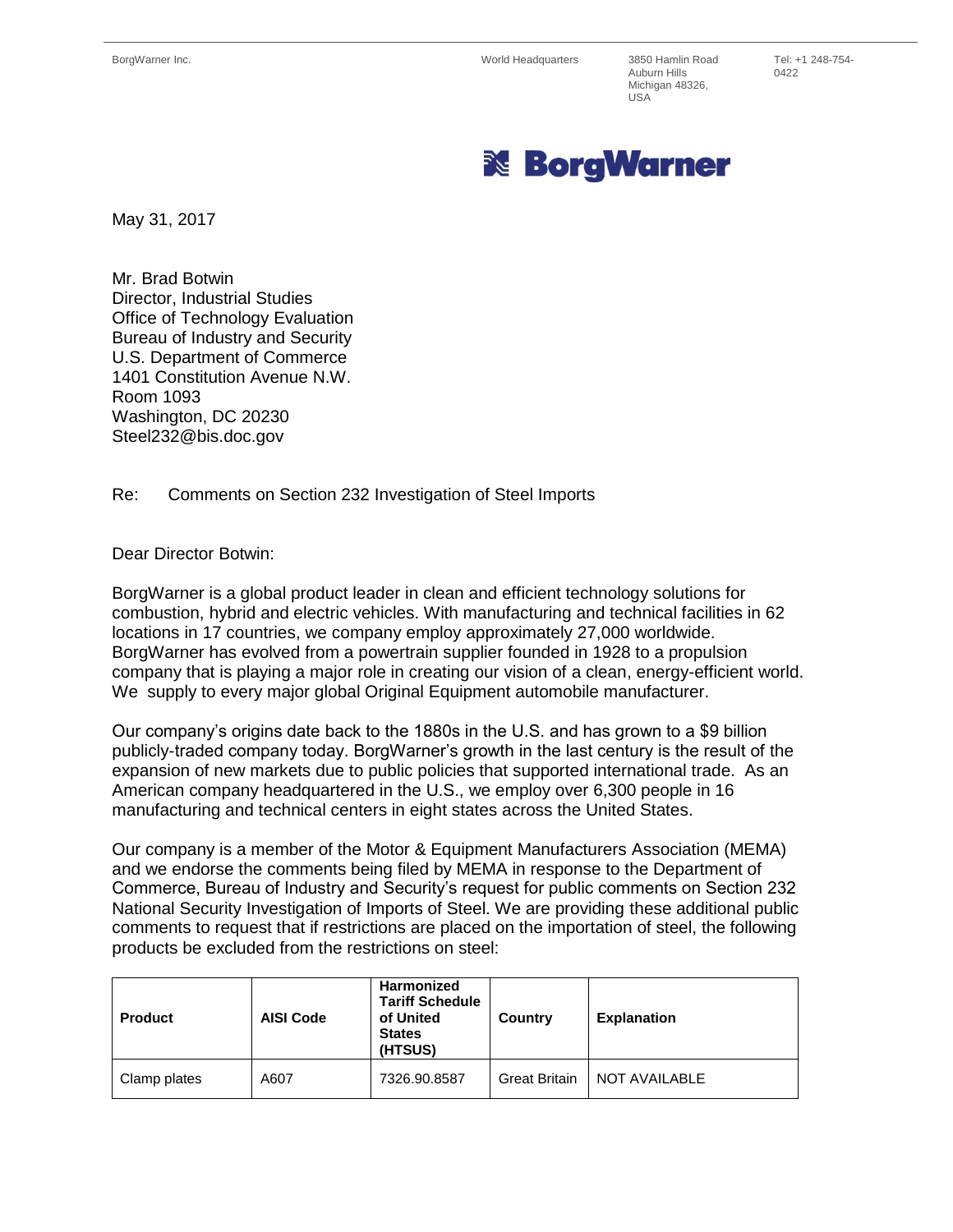

| Clamp plates         | A607            | 7326.90.8587 | <b>Great Britain</b> | <b>NOT AVAILABLE</b>                                                                                             |
|----------------------|-----------------|--------------|----------------------|------------------------------------------------------------------------------------------------------------------|
| Circlips/ Snap rings | EN 1.4301       | 7326.90.8587 | <b>Great Britain</b> | NOT AVAILABLE                                                                                                    |
| Gaskets              | AISI 321        | 8484.10.0000 | <b>Great Britain</b> | <b>NOT AVAILABLE</b>                                                                                             |
| Gaskets              | AISI 321        | 8484.10.0000 | <b>Great Britain</b> | <b>NOT AVAILABLE</b>                                                                                             |
| Gaskets              | AISI 321        | 8484.10.0000 | <b>Great Britain</b> | <b>NOT AVAILABLE</b>                                                                                             |
| <b>Spacers</b>       | A286, AISI 660  | 7318.29.0000 | Germany              | <b>NOT AVAILABLE</b>                                                                                             |
| VTG-Pin              | AISI 314        | 7318.29.0000 | Germany              | <b>NOT AVAILABLE</b>                                                                                             |
| Misc semi-finished   | AISI 430 / 431  | 8414.90.0000 | Germany              | <b>NOT AVAILABLE</b>                                                                                             |
| Misc semi-finished   | AISI 430 / 431  | 8414.90.0000 | Germany              | <b>NOT AVAILABLE</b>                                                                                             |
| Clamp plates         | <b>AISI 321</b> | 7326.90.8587 | Germany              | <b>NOT AVAILABLE</b>                                                                                             |
| Clamp plates         | <b>AISI 321</b> | 7326.90.8587 | Germany              | <b>NOT AVAILABLE</b>                                                                                             |
| Heat shields         | AISI 314/314L   | 8414.90.4175 | Germany              | <b>NOT AVAILABLE</b>                                                                                             |
| 18CrNiMo7-6 wire     |                 | 7223.00.5000 | Italy                | <b>NOT AVAILABLE</b>                                                                                             |
| 50CrV4 wire          |                 | 7217.10.8020 | Italy                | <b>NOT AVAILABLE</b>                                                                                             |
| 440B wire            |                 | 7223.00.1061 | Italy                | US SUPPLY NOT<br><b>SUFFICIENT; FOREIGN</b><br><b>STEEL PRODUCER</b><br>DEVELOPED SPECIALTY<br>STEEL FOR OUR USE |
| 1055Nb strip         |                 | 7217.10.7000 | Japan,<br>Germany    | <b>FOREIGN STEEL</b><br>PRODUCER DEVELOPED<br><b>SPECIALTY STEEL FOR</b><br><b>OUR USE</b>                       |
| 501C wire            |                 | 7223.00.1076 | France               | <b>FOREIGN STEEL</b><br>PRODUCER DEVELOPED<br>SPECIALTY STEEL FOR<br><b>OUR USE</b>                              |

We appreciate this opportunity to offer input and request the abovementioned specialty steel be excluded per Section 232. The list above is crucial to our U.S-manufactured products that require types of specialty steel that are not available domestically. The products we make with these specialty materials provide key essential vehicle propulsion technologies for improving fuel-efficiency, emissions, and performance. These technologies